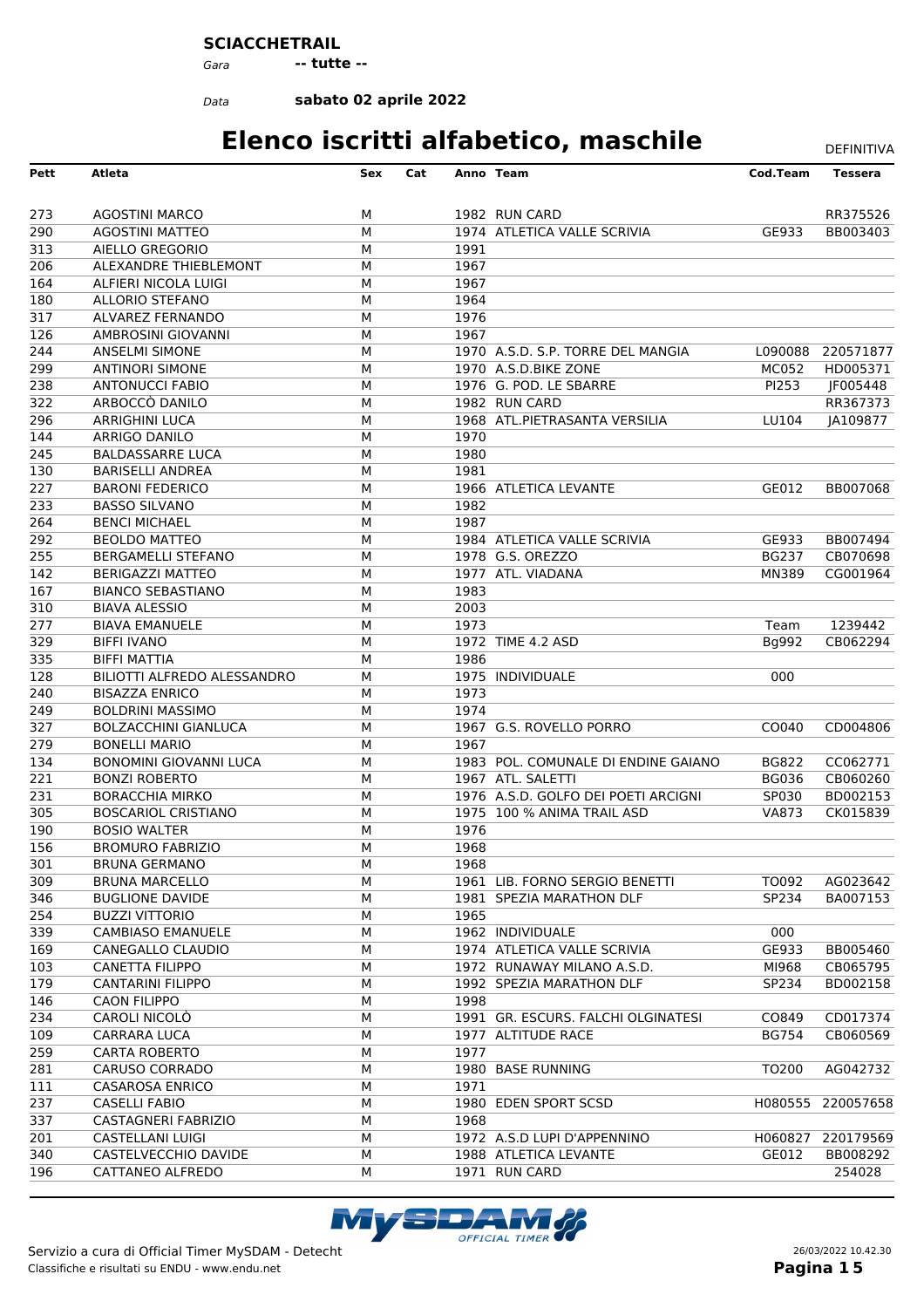| Pett             | Atleta                                              | Sex    | Cat |      | Anno Team                          | Cod.Team     | <b>Tessera</b>       |
|------------------|-----------------------------------------------------|--------|-----|------|------------------------------------|--------------|----------------------|
|                  |                                                     |        |     |      |                                    |              |                      |
| 207              | CAVALLERI GIOVANNI                                  | м      |     |      | 1991 ATL. COLOGNO AL SERIO         | <b>BG390</b> | CB071660             |
| 232              | CAVALLINO DANIELE                                   | M      |     |      | 1978 TEAM CASA DELLA SALUTE 42195  | GE042        | BB006795             |
| 184              | CAVALLO DIEGO                                       | M      |     |      | 1965 SAI FRECCE BIANCHE TRIATHLON  | AL033        | AB017977             |
| 304              | <b>CAVINA MIRKO</b>                                 | M      |     |      | 1975 A.S.D. LEOPODISTICA           | H100435      | 220615348            |
| 338              | <b>CELLINI ENRICO</b>                               | М      |     |      | 1985 LA VETTA RUNNING              | <b>VC053</b> | AH024931             |
| 148              | <b>CICLITIRA SIMONE</b>                             | M      |     |      | 1977 SPIRITO TRAIL ASD             | PN539        | FC013050             |
| 278              | CIPOLLINA ENRICO GIORGIO ANTONIO                    | M      |     |      | 1984 ATLETICA VALLE SCRIVIA        | GE933        | BB007643             |
| 321              | <b>COCCHI DAVIDE</b>                                | M      |     |      | 1976 PRO AVIS CASTELNUOVO MAGRA    | SP040        | BD001990             |
| 220              | <b>COMITANGELO FABIO</b>                            | M      |     |      | 1994 TRAIL RUNNING TORINO A.S.D.   | TO278        | AG061073             |
| 187              | <b>COMMONE LUCIANO</b>                              | М      |     |      | 1974 SISPORT                       | 1475         | 220531041            |
| 256              | <b>CONTARTESE CLAUDIO</b>                           | М      |     | 1972 |                                    |              |                      |
| 104              | <b>CORSINI SIMONE</b>                               | M      |     | 1992 |                                    |              |                      |
| 204              | <b>CORTI CARLO</b>                                  | M      |     | 1977 | 1988 G.S.A. COMETA                 | CO690        | CD009280             |
| 140              | <b>COSTA MICHELE</b><br>CRAPELLI MANUEL LORENZO     | M<br>M |     |      | 1985 100 % ANIMA TRAIL ASD         | <b>VA873</b> |                      |
| 225<br>174       | <b>D'ANGELO VALERIO</b>                             | M      |     |      | 1987 ATLETICA VALLE SCRIVIA        | GE933        | CK014788<br>BB006630 |
| 131              | <b>D'ERRICO MICHELE</b>                             | М      |     |      | 1985 LA GALLA A.S.D.               | PI355        | JH004386             |
| 333              | DAL BELLO DAVIDE                                    | M      |     |      | 1987 100 % ANIMA TRAIL ASD         | <b>VA873</b> | CK015860             |
| 300              | DAMIOLI ALBERTO                                     | M      |     |      | 1956 RUNNING CAZZAGO SAN MARTINO   | <b>BS707</b> | CC060404             |
| 151              | <b>DANIEL MAXIMILIEN</b>                            | М      |     | 1987 |                                    |              |                      |
| 302              | <b>DAVOLI FEDERICO</b>                              | M      |     |      | 1988 ATL. REGGIO ASD               | <b>RE128</b> | GJ006177             |
| 226              | <b>DAZZI FRANCESCO</b>                              | M      |     |      | 1990 RUN CARD                      |              | RR374578             |
| 101              | DE GASPERI MARCO                                    | M      |     | 1977 |                                    |              |                      |
| 284              | DE GASPERI ROBERTO                                  | M      |     |      | 1993 A.S.D. MADE2WIN TRENTEAM      | <b>TN532</b> | DA015147             |
| 205              | DE MARTINI ROBERTO                                  | M      |     | 1987 |                                    |              |                      |
| $\overline{132}$ | DEL VECCHIO NICOLA                                  | M      |     | 1983 |                                    |              |                      |
| 114              | DJEKE JOSEPH                                        | M      |     |      | 1990 SPEZIA MARATHON DLF           | SP234        | BD003055             |
| $\overline{125}$ | DJEKE MANUEL                                        | M      |     |      | 1992 SPEZIA MARATHON DLF           | SP234        | BD002683             |
| 209              | DOMENEGHETTI LUCA                                   | M      |     |      | 1982 ASD INRUN                     | AO028        | AC004289             |
| 172              | DONATIVO DIEGO                                      | M      |     | 1981 |                                    |              |                      |
| 200              | DORIGO MICHELE                                      | M      |     |      | 1977 SCUOLA DI MARATONA VITTORIO V | TV387        | EE008652             |
| 195              | <b>ENOCH GIULIO</b>                                 | М      |     | 1979 |                                    |              |                      |
| 166              | <b>FACCENDA MARCO</b>                               | M      |     |      | 1964 SPORTIFICATION                | A180720      | AE028432             |
| 208              | <b>FANTINI CRISTIAN</b>                             | M      |     | 1973 |                                    |              |                      |
| 241              | <b>FANZINI MATTEO</b>                               | M      |     | 1978 |                                    |              |                      |
| 136              | <b>FASCIOLO LUCA</b>                                | M      |     | 1962 |                                    |              |                      |
| 268              | <b>FELCARO ALIDO</b>                                | M      |     |      | 1966 TRAIL RUNNING PROJECT ASD     | AR446        | FE008639             |
| 154              | <b>FERRI SIMONE</b>                                 | M      |     |      | 1991 100 % ANIMA TRAIL ASD         | <b>VA873</b> | CK017059             |
| 159<br>214       | <b>FEUGA XAVIER</b><br><b>FIABANE ROBERTO</b>       | М<br>М |     | 1984 | 1972 DELTA SPEDIZIONI              | GE140        | BB006887             |
| 247              | FIAMBERTI STEFANO                                   | M      |     |      | 1973 ATLETICA INTESA               | MI478        | CD004635             |
| 316              | <b>FIORAVANTI MIRKO</b>                             | М      |     | 1978 |                                    |              |                      |
| 331              | <b>FORMENTI MATTEO</b>                              | M      |     | 1975 |                                    |              |                      |
| 202              | <b>FORMIGLI ANDREA</b>                              | M      |     |      | 1972 TRAIL RUNNING PROJECT ASD     | ar446        | JB004380             |
| 334              | <b>FORNARO RICCARDO</b>                             | M      |     | 1967 |                                    |              |                      |
| 133              | <b>FRIBERG DANIEL</b>                               | M      |     | 1972 |                                    |              |                      |
| 216              | <b>FRISONI EMANUELE</b>                             | M      |     |      | 1989 A.S.D. VERONA TRAIL RUNNERS   | F060582      | 220658686            |
| 260              | <b>FULGONI PAOLO</b>                                | M      |     | 1977 |                                    |              | 0290950              |
| 270              | <b>FUMASONI LUCA</b>                                | M      |     |      | 1988 TRM TEAM                      | MI892        | CJ002603             |
| 275              | <b>GALASINSKI ANDRZEJ</b>                           | M      |     | 1963 |                                    |              |                      |
| 129              | <b>GANDOLFINI DANIELE</b>                           | M      |     | 1990 |                                    |              |                      |
| 123              | <b>GARIBALDI DIEGO</b>                              | М      |     |      | 1976 ATLETICA LEVANTE              | GE012        | BB006894             |
| 215              | <b>GARRE' FAUSTO</b>                                | М      |     |      | 1988 ATLETICA VALLE SCRIVIA        |              | BB007063             |
| $\overline{122}$ | <b>GAZZA MATTEO</b>                                 | М      |     |      | 1971 SPIRITO TARSOGNO ASD          |              | H051691 220089742    |
| 295              | <b>GENOVESI FEDERICO</b>                            | M      |     | 1973 |                                    |              |                      |
| 182              | <b>GERMANN JULIEN</b>                               | M      |     | 1985 |                                    |              |                      |
| 211              | <b>GIANELLI GIANLUCA</b>                            | М      |     |      | 1969 ATLETICA LEVANTE              | GE012        | BB007316             |
| 347              | <b>GIANNETTI PAOLO</b>                              | М      |     |      | 1969 RUNNING STATION TEAM ASD      | SP060        | JA096020             |
| 314              | <b>GIORDANO ANDREA</b>                              | M      |     |      | 1984 RENSEN SPORT TEAM ASD         | GE021        | BB006903             |
| 230              | <b>GIRARDO MATTEO</b>                               | M      |     |      | 1989 RUN CARD                      |              | 012467               |
| 280<br>105       | <b>GIRIBALDI CORRADO</b><br><b>GRANGIER GERMAIN</b> | М<br>M |     | 1990 | 1971 RUN CARD                      |              | 366740               |
| 137              | <b>GRIBALDO MASSIMILIANO</b>                        | М      |     |      | 1966 GLI ORCHI TRAILERS ASD        | TO254        | CF045883             |
|                  |                                                     |        |     |      |                                    |              |                      |

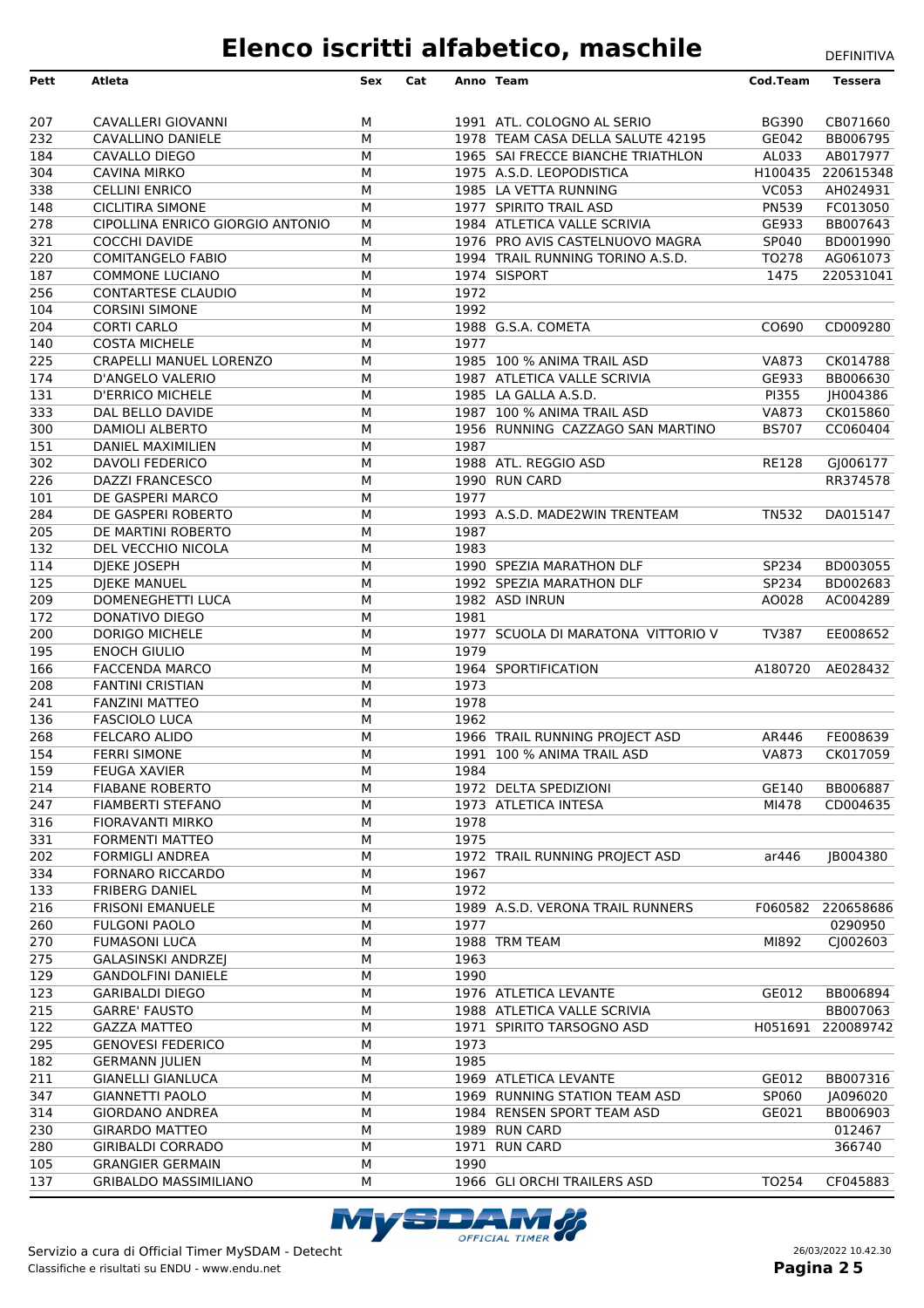| 177<br><b>GUIOT ANDREA</b><br>М<br>1973 ULTRA TAAAAAC TEAM<br>239<br>M<br>1979 U.S. 5 STELLE SEREGNANO A.S.D.<br><b>GUZZON RAFFAELE</b><br>291<br><b>INNOCENTI DAVIDE</b><br>М<br>1972<br>1990<br>115<br><b>KLEY MATHIAS</b><br>М<br>341<br>М<br>LA CAVA FEDERICO<br>1987 SISPORT SSD A.R.L.<br>345<br>M<br>1974 DURBANO GAS ENERGY RIVAROLO 77<br>LACQUA MASSIMILIANO<br>276<br>M<br>LANDI EDOARDO<br>1993 AMROM TEAM ASD<br>257<br>LANGORIO RICCARDO<br>М<br>1986<br>192<br>LANZA DAMIANO<br>М<br>1979 MARATHON LEGNAGO<br>263<br>LAZZARO RAFINSKI MICHAL<br>М<br>1981 SISPORT SSD A R.L.<br>235<br>М<br>1976 CANTO DI CORSA<br><b>LEGORA ROBERTO</b><br>150<br>M<br>1972<br>LEIJTENS MARCO<br>112<br>M<br>1973 CALCATERRA SPORT ASD<br>LO GRECO DAMIANO<br>330<br>1988<br><b>LONGHI MARCO</b><br>М<br>199<br><b>MAGGIANI GREGORIO</b><br>М<br>1986 SPEZIA MARATHON DLF<br>1975<br>113<br>М<br><b>MAGLIANO GIOVANNI</b><br>252<br>1968 CANTO DI CORSA<br>М<br>MANGILI IVO PAOLO<br>110<br>M<br>1973<br><b>MANIVOZ FRANCK</b><br>1977<br>303<br>M<br>MARAVILLA JORGE<br>285<br>М<br>1980<br><b>MARTINA MARCO</b><br>250<br><b>MARTINELLI NICOLA</b><br>М<br>1983 2002 MARATHON CLUB<br>325<br>1974<br><b>MASSI VALERIO</b><br>М<br>М<br>1975<br>189<br><b>MAURIX GERTON</b><br>210<br>M<br><b>MAZZA FRANCESCO</b><br>1987 RUN CARD<br>319<br>1977<br>MAZZARINI IVAN<br>М<br>157<br>1974 POL. PONTREMOLESE<br><b>MAZZONI MARCO</b><br>М<br>332<br><b>MCKAY PAUL</b><br>М<br>1967 ATLETICA CRAL BARILLA<br>160<br><b>MELLONI LUCA</b><br>М<br>1974 ATLETICA LEVANTE<br>161<br>М<br><b>MENICHETTI SERGIO</b><br>1969 ASD ATHLETIC AMELIA | TO274<br><b>TN563</b><br>1475 | AG047798<br>DA022827 |
|----------------------------------------------------------------------------------------------------------------------------------------------------------------------------------------------------------------------------------------------------------------------------------------------------------------------------------------------------------------------------------------------------------------------------------------------------------------------------------------------------------------------------------------------------------------------------------------------------------------------------------------------------------------------------------------------------------------------------------------------------------------------------------------------------------------------------------------------------------------------------------------------------------------------------------------------------------------------------------------------------------------------------------------------------------------------------------------------------------------------------------------------------------------------------------------------------------------------------------------------------------------------------------------------------------------------------------------------------------------------------------------------------------------------------------------------------------------------------------------------------------------------------------------------------------------------------------------------------------------------------------------|-------------------------------|----------------------|
|                                                                                                                                                                                                                                                                                                                                                                                                                                                                                                                                                                                                                                                                                                                                                                                                                                                                                                                                                                                                                                                                                                                                                                                                                                                                                                                                                                                                                                                                                                                                                                                                                                        |                               |                      |
|                                                                                                                                                                                                                                                                                                                                                                                                                                                                                                                                                                                                                                                                                                                                                                                                                                                                                                                                                                                                                                                                                                                                                                                                                                                                                                                                                                                                                                                                                                                                                                                                                                        |                               |                      |
|                                                                                                                                                                                                                                                                                                                                                                                                                                                                                                                                                                                                                                                                                                                                                                                                                                                                                                                                                                                                                                                                                                                                                                                                                                                                                                                                                                                                                                                                                                                                                                                                                                        |                               |                      |
|                                                                                                                                                                                                                                                                                                                                                                                                                                                                                                                                                                                                                                                                                                                                                                                                                                                                                                                                                                                                                                                                                                                                                                                                                                                                                                                                                                                                                                                                                                                                                                                                                                        |                               |                      |
|                                                                                                                                                                                                                                                                                                                                                                                                                                                                                                                                                                                                                                                                                                                                                                                                                                                                                                                                                                                                                                                                                                                                                                                                                                                                                                                                                                                                                                                                                                                                                                                                                                        |                               |                      |
|                                                                                                                                                                                                                                                                                                                                                                                                                                                                                                                                                                                                                                                                                                                                                                                                                                                                                                                                                                                                                                                                                                                                                                                                                                                                                                                                                                                                                                                                                                                                                                                                                                        |                               | 220269293            |
|                                                                                                                                                                                                                                                                                                                                                                                                                                                                                                                                                                                                                                                                                                                                                                                                                                                                                                                                                                                                                                                                                                                                                                                                                                                                                                                                                                                                                                                                                                                                                                                                                                        | TO262                         | AG051650             |
|                                                                                                                                                                                                                                                                                                                                                                                                                                                                                                                                                                                                                                                                                                                                                                                                                                                                                                                                                                                                                                                                                                                                                                                                                                                                                                                                                                                                                                                                                                                                                                                                                                        | 62118                         | 0560737              |
|                                                                                                                                                                                                                                                                                                                                                                                                                                                                                                                                                                                                                                                                                                                                                                                                                                                                                                                                                                                                                                                                                                                                                                                                                                                                                                                                                                                                                                                                                                                                                                                                                                        |                               |                      |
|                                                                                                                                                                                                                                                                                                                                                                                                                                                                                                                                                                                                                                                                                                                                                                                                                                                                                                                                                                                                                                                                                                                                                                                                                                                                                                                                                                                                                                                                                                                                                                                                                                        | <b>VR828</b>                  | EH012455             |
|                                                                                                                                                                                                                                                                                                                                                                                                                                                                                                                                                                                                                                                                                                                                                                                                                                                                                                                                                                                                                                                                                                                                                                                                                                                                                                                                                                                                                                                                                                                                                                                                                                        | C011475                       | 220080697            |
|                                                                                                                                                                                                                                                                                                                                                                                                                                                                                                                                                                                                                                                                                                                                                                                                                                                                                                                                                                                                                                                                                                                                                                                                                                                                                                                                                                                                                                                                                                                                                                                                                                        | <b>BG893</b>                  | CB067683             |
|                                                                                                                                                                                                                                                                                                                                                                                                                                                                                                                                                                                                                                                                                                                                                                                                                                                                                                                                                                                                                                                                                                                                                                                                                                                                                                                                                                                                                                                                                                                                                                                                                                        |                               |                      |
|                                                                                                                                                                                                                                                                                                                                                                                                                                                                                                                                                                                                                                                                                                                                                                                                                                                                                                                                                                                                                                                                                                                                                                                                                                                                                                                                                                                                                                                                                                                                                                                                                                        | RM267                         | LE023605             |
|                                                                                                                                                                                                                                                                                                                                                                                                                                                                                                                                                                                                                                                                                                                                                                                                                                                                                                                                                                                                                                                                                                                                                                                                                                                                                                                                                                                                                                                                                                                                                                                                                                        | SP234                         |                      |
|                                                                                                                                                                                                                                                                                                                                                                                                                                                                                                                                                                                                                                                                                                                                                                                                                                                                                                                                                                                                                                                                                                                                                                                                                                                                                                                                                                                                                                                                                                                                                                                                                                        |                               | BD002001             |
|                                                                                                                                                                                                                                                                                                                                                                                                                                                                                                                                                                                                                                                                                                                                                                                                                                                                                                                                                                                                                                                                                                                                                                                                                                                                                                                                                                                                                                                                                                                                                                                                                                        | <b>BG893</b>                  | CB068322             |
|                                                                                                                                                                                                                                                                                                                                                                                                                                                                                                                                                                                                                                                                                                                                                                                                                                                                                                                                                                                                                                                                                                                                                                                                                                                                                                                                                                                                                                                                                                                                                                                                                                        |                               |                      |
|                                                                                                                                                                                                                                                                                                                                                                                                                                                                                                                                                                                                                                                                                                                                                                                                                                                                                                                                                                                                                                                                                                                                                                                                                                                                                                                                                                                                                                                                                                                                                                                                                                        |                               |                      |
|                                                                                                                                                                                                                                                                                                                                                                                                                                                                                                                                                                                                                                                                                                                                                                                                                                                                                                                                                                                                                                                                                                                                                                                                                                                                                                                                                                                                                                                                                                                                                                                                                                        |                               |                      |
|                                                                                                                                                                                                                                                                                                                                                                                                                                                                                                                                                                                                                                                                                                                                                                                                                                                                                                                                                                                                                                                                                                                                                                                                                                                                                                                                                                                                                                                                                                                                                                                                                                        | SO416                         | JA090702             |
|                                                                                                                                                                                                                                                                                                                                                                                                                                                                                                                                                                                                                                                                                                                                                                                                                                                                                                                                                                                                                                                                                                                                                                                                                                                                                                                                                                                                                                                                                                                                                                                                                                        |                               |                      |
|                                                                                                                                                                                                                                                                                                                                                                                                                                                                                                                                                                                                                                                                                                                                                                                                                                                                                                                                                                                                                                                                                                                                                                                                                                                                                                                                                                                                                                                                                                                                                                                                                                        |                               |                      |
|                                                                                                                                                                                                                                                                                                                                                                                                                                                                                                                                                                                                                                                                                                                                                                                                                                                                                                                                                                                                                                                                                                                                                                                                                                                                                                                                                                                                                                                                                                                                                                                                                                        |                               | RR369438             |
|                                                                                                                                                                                                                                                                                                                                                                                                                                                                                                                                                                                                                                                                                                                                                                                                                                                                                                                                                                                                                                                                                                                                                                                                                                                                                                                                                                                                                                                                                                                                                                                                                                        |                               |                      |
|                                                                                                                                                                                                                                                                                                                                                                                                                                                                                                                                                                                                                                                                                                                                                                                                                                                                                                                                                                                                                                                                                                                                                                                                                                                                                                                                                                                                                                                                                                                                                                                                                                        | <b>MS088</b>                  | JG001356             |
|                                                                                                                                                                                                                                                                                                                                                                                                                                                                                                                                                                                                                                                                                                                                                                                                                                                                                                                                                                                                                                                                                                                                                                                                                                                                                                                                                                                                                                                                                                                                                                                                                                        | <b>PR99</b>                   | 220089819            |
|                                                                                                                                                                                                                                                                                                                                                                                                                                                                                                                                                                                                                                                                                                                                                                                                                                                                                                                                                                                                                                                                                                                                                                                                                                                                                                                                                                                                                                                                                                                                                                                                                                        | GE012                         | BB005276             |
|                                                                                                                                                                                                                                                                                                                                                                                                                                                                                                                                                                                                                                                                                                                                                                                                                                                                                                                                                                                                                                                                                                                                                                                                                                                                                                                                                                                                                                                                                                                                                                                                                                        | <b>TR048</b>                  | KC002028             |
| 163<br>M<br>1973 100 % ANIMA TRAIL ASD<br><b>MERONI DAVIDE</b>                                                                                                                                                                                                                                                                                                                                                                                                                                                                                                                                                                                                                                                                                                                                                                                                                                                                                                                                                                                                                                                                                                                                                                                                                                                                                                                                                                                                                                                                                                                                                                         | <b>VA873</b>                  | CK016128             |
| 1967<br>224<br>M<br>MICHELOTTI SANDRO                                                                                                                                                                                                                                                                                                                                                                                                                                                                                                                                                                                                                                                                                                                                                                                                                                                                                                                                                                                                                                                                                                                                                                                                                                                                                                                                                                                                                                                                                                                                                                                                  |                               |                      |
| 287<br>М<br>1980 RUN CARD<br><b>MOIOLI MICHELE</b>                                                                                                                                                                                                                                                                                                                                                                                                                                                                                                                                                                                                                                                                                                                                                                                                                                                                                                                                                                                                                                                                                                                                                                                                                                                                                                                                                                                                                                                                                                                                                                                     |                               | RR219333             |
| 1974<br>193<br>М<br><b>MOLINARI MARCO</b>                                                                                                                                                                                                                                                                                                                                                                                                                                                                                                                                                                                                                                                                                                                                                                                                                                                                                                                                                                                                                                                                                                                                                                                                                                                                                                                                                                                                                                                                                                                                                                                              |                               |                      |
| $\overline{127}$<br>1974 A.S. CANTURINA POL. S.MARCO<br><b>MOLTENI CHRISTIAN</b><br>М                                                                                                                                                                                                                                                                                                                                                                                                                                                                                                                                                                                                                                                                                                                                                                                                                                                                                                                                                                                                                                                                                                                                                                                                                                                                                                                                                                                                                                                                                                                                                  | CO433                         | CD020979             |
| 343<br><b>MOLTENI DANIELE</b><br>М<br>1985 RUN CARD<br>M                                                                                                                                                                                                                                                                                                                                                                                                                                                                                                                                                                                                                                                                                                                                                                                                                                                                                                                                                                                                                                                                                                                                                                                                                                                                                                                                                                                                                                                                                                                                                                               |                               | RR377914             |
| 289<br>1982<br><b>MONTI MAURO</b>                                                                                                                                                                                                                                                                                                                                                                                                                                                                                                                                                                                                                                                                                                                                                                                                                                                                                                                                                                                                                                                                                                                                                                                                                                                                                                                                                                                                                                                                                                                                                                                                      |                               |                      |
| 315<br>MONTICELLI GABRIELE<br>М<br>1992<br>149<br>М<br>1981<br><b>MOREJOHN JUSTIN</b>                                                                                                                                                                                                                                                                                                                                                                                                                                                                                                                                                                                                                                                                                                                                                                                                                                                                                                                                                                                                                                                                                                                                                                                                                                                                                                                                                                                                                                                                                                                                                  |                               |                      |
| 269<br>MORESCO ANDREA<br>1985 RUN CARD<br>м                                                                                                                                                                                                                                                                                                                                                                                                                                                                                                                                                                                                                                                                                                                                                                                                                                                                                                                                                                                                                                                                                                                                                                                                                                                                                                                                                                                                                                                                                                                                                                                            |                               | RR374303             |
| 1984<br>306<br><b>MORETTI MARCO</b><br>М                                                                                                                                                                                                                                                                                                                                                                                                                                                                                                                                                                                                                                                                                                                                                                                                                                                                                                                                                                                                                                                                                                                                                                                                                                                                                                                                                                                                                                                                                                                                                                                               |                               |                      |
| 1984<br>274<br>М<br><b>MORETTI MARCO</b>                                                                                                                                                                                                                                                                                                                                                                                                                                                                                                                                                                                                                                                                                                                                                                                                                                                                                                                                                                                                                                                                                                                                                                                                                                                                                                                                                                                                                                                                                                                                                                                               |                               |                      |
| 311<br>1965<br><b>MOSETTI UMBERTO</b><br>М                                                                                                                                                                                                                                                                                                                                                                                                                                                                                                                                                                                                                                                                                                                                                                                                                                                                                                                                                                                                                                                                                                                                                                                                                                                                                                                                                                                                                                                                                                                                                                                             |                               |                      |
| 294<br>1986<br>MUIR LEE<br>М                                                                                                                                                                                                                                                                                                                                                                                                                                                                                                                                                                                                                                                                                                                                                                                                                                                                                                                                                                                                                                                                                                                                                                                                                                                                                                                                                                                                                                                                                                                                                                                                           |                               |                      |
| 158<br><b>MUSETTI ANTONIO</b><br>1969<br>М                                                                                                                                                                                                                                                                                                                                                                                                                                                                                                                                                                                                                                                                                                                                                                                                                                                                                                                                                                                                                                                                                                                                                                                                                                                                                                                                                                                                                                                                                                                                                                                             |                               |                      |
| 178<br>NATALI PINTUS MARCO<br>1994<br>М                                                                                                                                                                                                                                                                                                                                                                                                                                                                                                                                                                                                                                                                                                                                                                                                                                                                                                                                                                                                                                                                                                                                                                                                                                                                                                                                                                                                                                                                                                                                                                                                |                               |                      |
| 165<br><b>NAVA THOMAS</b><br>1975 CANTO DI CORSA<br>М                                                                                                                                                                                                                                                                                                                                                                                                                                                                                                                                                                                                                                                                                                                                                                                                                                                                                                                                                                                                                                                                                                                                                                                                                                                                                                                                                                                                                                                                                                                                                                                  | <b>BG893</b>                  | CB075368             |
| 1993<br>307<br>NEGRETTO GIACOMO<br>М                                                                                                                                                                                                                                                                                                                                                                                                                                                                                                                                                                                                                                                                                                                                                                                                                                                                                                                                                                                                                                                                                                                                                                                                                                                                                                                                                                                                                                                                                                                                                                                                   |                               |                      |
| 186<br>1961 POLISPORTIVA SANT'ORSO AOSTA<br>NIGRA GIORGIO<br>М                                                                                                                                                                                                                                                                                                                                                                                                                                                                                                                                                                                                                                                                                                                                                                                                                                                                                                                                                                                                                                                                                                                                                                                                                                                                                                                                                                                                                                                                                                                                                                         | AO006                         | YA003612             |
| 342<br><b>NORIS ANDREA</b><br>М<br>1990                                                                                                                                                                                                                                                                                                                                                                                                                                                                                                                                                                                                                                                                                                                                                                                                                                                                                                                                                                                                                                                                                                                                                                                                                                                                                                                                                                                                                                                                                                                                                                                                |                               |                      |
| 212<br>1970 ASD GIANNONERUNNING CIRCUIT<br>NOTARIANNI DOMENICO<br>М                                                                                                                                                                                                                                                                                                                                                                                                                                                                                                                                                                                                                                                                                                                                                                                                                                                                                                                                                                                                                                                                                                                                                                                                                                                                                                                                                                                                                                                                                                                                                                    | TO094                         | AG055358             |
| 138<br><b>NUZZI PIER FRANCESCO</b><br>1967 CIRCOLO CANOTTIERI ANIENE<br>М                                                                                                                                                                                                                                                                                                                                                                                                                                                                                                                                                                                                                                                                                                                                                                                                                                                                                                                                                                                                                                                                                                                                                                                                                                                                                                                                                                                                                                                                                                                                                              | <b>RM208</b>                  | LA058654             |
| <b>OGLIARO SILVIO</b><br>1963 LA VETTA RUNNING<br>173<br>М                                                                                                                                                                                                                                                                                                                                                                                                                                                                                                                                                                                                                                                                                                                                                                                                                                                                                                                                                                                                                                                                                                                                                                                                                                                                                                                                                                                                                                                                                                                                                                             | <b>VC053</b>                  | AH022841             |
| 107<br>1993<br><b>OLMEDO MARIO</b><br>М                                                                                                                                                                                                                                                                                                                                                                                                                                                                                                                                                                                                                                                                                                                                                                                                                                                                                                                                                                                                                                                                                                                                                                                                                                                                                                                                                                                                                                                                                                                                                                                                |                               |                      |
| 318<br>1981 ATHLETIC CLUB APICILIA<br><b>OMOBINI DANIELE</b><br>М                                                                                                                                                                                                                                                                                                                                                                                                                                                                                                                                                                                                                                                                                                                                                                                                                                                                                                                                                                                                                                                                                                                                                                                                                                                                                                                                                                                                                                                                                                                                                                      | UD102                         | FE013337             |
| 236<br>1971<br>ORLANDI ALESSANDRO<br>М                                                                                                                                                                                                                                                                                                                                                                                                                                                                                                                                                                                                                                                                                                                                                                                                                                                                                                                                                                                                                                                                                                                                                                                                                                                                                                                                                                                                                                                                                                                                                                                                 |                               |                      |
| 320<br>PACI STEFANO<br>1967<br>М                                                                                                                                                                                                                                                                                                                                                                                                                                                                                                                                                                                                                                                                                                                                                                                                                                                                                                                                                                                                                                                                                                                                                                                                                                                                                                                                                                                                                                                                                                                                                                                                       |                               |                      |
| 248<br>PARCIASEPE STEFANO<br>1985 TRM TEAM<br>М                                                                                                                                                                                                                                                                                                                                                                                                                                                                                                                                                                                                                                                                                                                                                                                                                                                                                                                                                                                                                                                                                                                                                                                                                                                                                                                                                                                                                                                                                                                                                                                        | VC021                         | AH022811             |
| 1966 RUN CARD<br>283<br>PARRINI PIERLUIGI<br>М<br>1994                                                                                                                                                                                                                                                                                                                                                                                                                                                                                                                                                                                                                                                                                                                                                                                                                                                                                                                                                                                                                                                                                                                                                                                                                                                                                                                                                                                                                                                                                                                                                                                 |                               | RR043862             |
| 282<br>PASCUAL COLINO JON<br>М<br>228<br>PASSAMONTI LUCA<br>1982 RUNNERS COLICO<br>М                                                                                                                                                                                                                                                                                                                                                                                                                                                                                                                                                                                                                                                                                                                                                                                                                                                                                                                                                                                                                                                                                                                                                                                                                                                                                                                                                                                                                                                                                                                                                   |                               |                      |
| PASSERELLI ANDREA AMILCARE<br>М<br>1989<br>203                                                                                                                                                                                                                                                                                                                                                                                                                                                                                                                                                                                                                                                                                                                                                                                                                                                                                                                                                                                                                                                                                                                                                                                                                                                                                                                                                                                                                                                                                                                                                                                         |                               |                      |
| 308<br>PATELLI MATTEO<br>1984<br>М                                                                                                                                                                                                                                                                                                                                                                                                                                                                                                                                                                                                                                                                                                                                                                                                                                                                                                                                                                                                                                                                                                                                                                                                                                                                                                                                                                                                                                                                                                                                                                                                     | CO597                         | CD017430             |
| 124<br>PAVONE MARCO<br>М<br>1979 TRAILRUNNERS FINALE LIGURE ASD                                                                                                                                                                                                                                                                                                                                                                                                                                                                                                                                                                                                                                                                                                                                                                                                                                                                                                                                                                                                                                                                                                                                                                                                                                                                                                                                                                                                                                                                                                                                                                        |                               |                      |

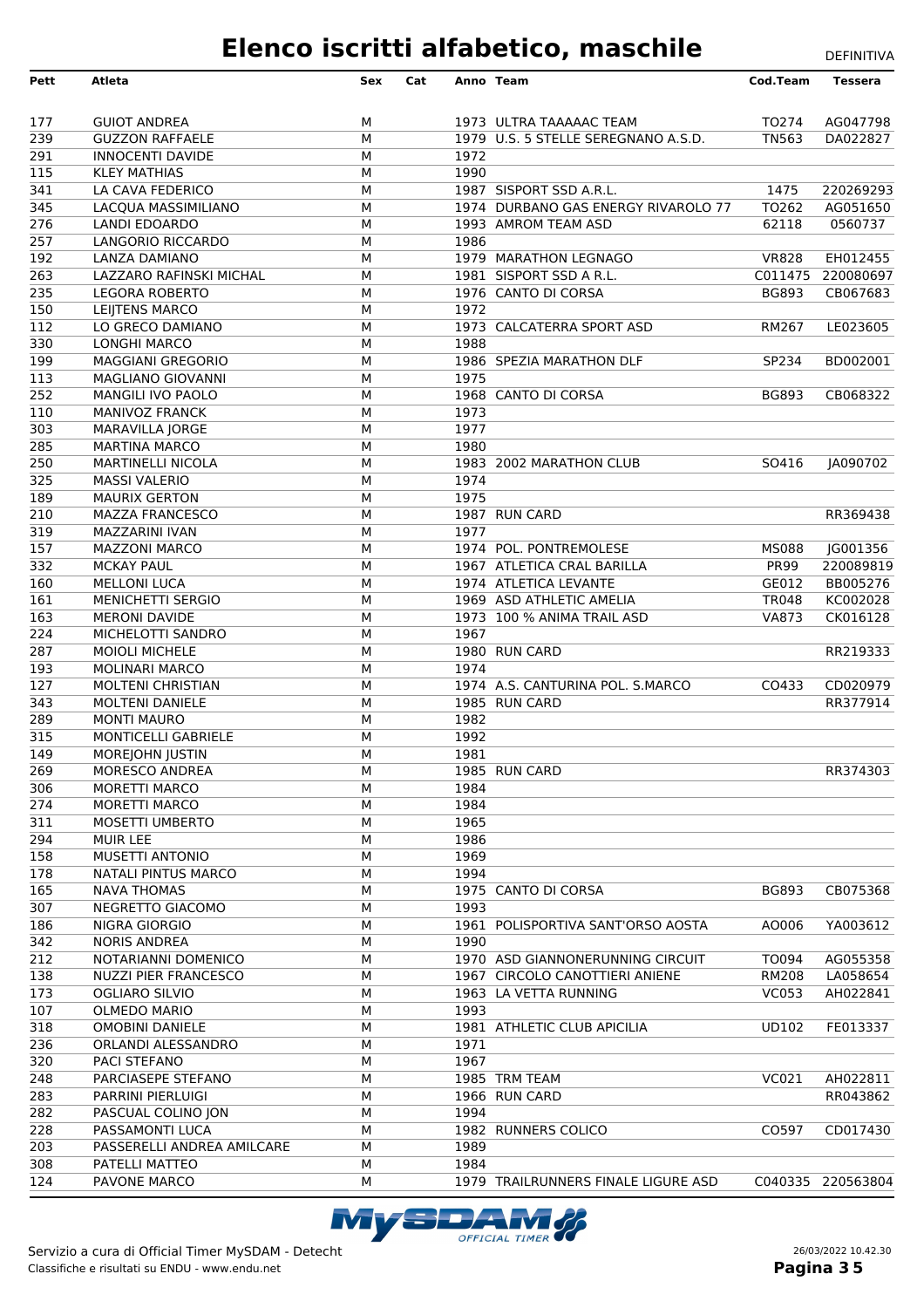| Pett             | <b>Atleta</b>                                        | Sex    | Cat |              | Anno Team                                           | Cod.Team     | <b>Tessera</b>                |
|------------------|------------------------------------------------------|--------|-----|--------------|-----------------------------------------------------|--------------|-------------------------------|
|                  |                                                      |        |     |              |                                                     |              |                               |
| 298              | PEDROTTI CRISTIAN                                    | М      |     | 1973         |                                                     |              |                               |
| 118              | PEILA MAURIZIO                                       | M      |     |              | 1983 LIB. FORNO SERGIO BENETTI                      | TO092        | AG047535                      |
| 135              | PELIZZOLI GIOSUÈ                                     | M      |     |              | 1971 RUN CARD                                       |              | RR197340                      |
| 293              | PEREIRA RUI                                          | М      |     | 1978         |                                                     |              |                               |
| 336              | PERINI FABIO                                         | М      |     |              | 1970 G.P. GORGONZOLA 88                             | MI458        | CF044823                      |
| 116              | PETRIZZO FABIO                                       | М      |     | 1973         |                                                     |              |                               |
| 191              | PETRONE ANGELO                                       | М      |     | 1974         |                                                     |              |                               |
| 197              | PEZZUOLO STEFANO<br>PICARD RÉGIS                     | M<br>М |     | 1975         | 1970 TRM TEAM                                       | MI892        | AH021471                      |
| 170<br>265       | PICCO PAOLO                                          | М      |     | 1982         |                                                     |              |                               |
| 323              | PIEROZZI GABRIELE                                    | М      |     |              | 1978 PODISTICA AGLIANESE 1980                       | PT439        | 003060                        |
| 297              | PIETRELLI DAVIDE                                     | М      |     | 1974         |                                                     |              |                               |
| 168              | RANTUCCI EMILIANO                                    | М      |     |              | 1972 SPIRITO TRAIL ASD                              | <b>PN539</b> | FC012359                      |
| 102              | <b>REED CODY</b>                                     | M      |     | 1991         |                                                     |              |                               |
| 272              | <b>REPETTO GIULIO</b>                                | М      |     | 1969         |                                                     |              |                               |
| 121              | RICCHETTI GUIDO                                      | М      |     |              | 1974 SPIRITO TARSOGNO ASD                           |              | H051691 220089752             |
| 171              | <b>RIGHI FRANCESCO</b>                               | М      |     |              | 1991 RUN CARD                                       |              | RR376961                      |
| 155              | <b>RINDI SIMONE</b>                                  | М      |     |              | 1972 ATLETICA ISOLA D'ELBA                          | LI352        | JE009403                      |
| 326              | RIZZO CARLO                                          | М      |     | 1965         |                                                     |              |                               |
| 218              | RIZZO OSCAR                                          | M      |     |              | 1989 RUNAWAY MILANO A.S.D.                          | MI968        | CK016917                      |
| 242              | ROBERTAZZI OMAR                                      | М      |     |              | 1977 MUGELLO OUTDOOR ASD                            | 44042        | 0669032                       |
| 176              | RODOFLI NICOLA                                       | М      |     | 1970         |                                                     |              |                               |
| 106<br>145       | <b>RODRIGUES ANDRE</b><br>ROGGIA MATTEO              | М<br>М |     | 1986<br>1986 |                                                     |              |                               |
| $\overline{175}$ | <b>RONCHINI SIMONE</b>                               | М      |     |              | 1975 ASD TTM TRAIL TEAM MAREMMA                     |              | L031614 220081604             |
| 229              | <b>ROSSI CARLO</b>                                   | M      |     | 1972         |                                                     |              |                               |
| 188              | RUESCHENPOEHLER GERALD                               | M      |     | 1961         |                                                     |              |                               |
| 262              | <b>RUSINA' GIORGIO</b>                               | M      |     | 1960         |                                                     |              |                               |
| 219              | <b>SAIA FRANCISCO</b>                                | М      |     |              | 1969 C.U.S. PARMA                                   | <b>PR068</b> | GG006477                      |
| 271              | <b>SALA MORENO</b>                                   | М      |     |              | 1987 G.S.A. COMETA                                  | CO690        | CD013206                      |
| 288              | SALVAFONDI FRANCESCO                                 | М      |     |              | 1985 DICOMANO POL. "ASS.SPORTIVA                    |              | L020422 220417755             |
| 286              | SAPORITI RICCARDO                                    | M      |     | 1978         |                                                     |              |                               |
| 152              | <b>SCILLA MAURIZIO</b>                               | М      |     |              | 1961 ASD TRAIL MONTE CASTO                          | <b>VC068</b> | AH017056                      |
| 246              | <b>SCIMONE FRANCESCO</b>                             | М      |     |              | 1972 G.S. OREZZO                                    | <b>BG237</b> | CB067418                      |
| 261              | <b>SCUDIERI ADRIANO</b>                              | М<br>М |     |              | 1972 RUNAWAY MILANO A.S.D.<br>1975 ASD 3 SANTI NAVE | MI968        | CF082161<br>D021052 220107559 |
| 344<br>120       | SERENA STEFANO<br><b>SFORZA GIUSEPPE</b>             | М      |     |              | 1978 ATLETICA LEVANTE                               | GE012        | BB007546                      |
| 117              | <b>SFORZA LUCA</b>                                   | М      |     |              | 1982 POOL SOC.ATL.ALTA VALSERIANA                   | <b>BG353</b> | CB056613                      |
| 181              | SIBONI GIOVANNI                                      | м      |     |              | 1989 A.S.D TEAM SPARTANS                            | <b>BO527</b> | GH002719                      |
| 183              | SIGNAROLDI GIOVANNI                                  | M      |     | 1961         |                                                     |              |                               |
| 119              | SORIANO OLIVIER                                      | М      |     | 1974         |                                                     |              |                               |
| 108              | SPEZIALI VALENTINO                                   | М      |     | 1993         |                                                     |              |                               |
| 198              | <b>TAGLIETTI PAOLO</b>                               | М      |     |              | 1955 MARATHON CREMONA                               | CR554        | CA153974                      |
| 328              | TOMASELLO DOMENICO                                   | М      |     |              | 1974 SPEZIA MARATHON DLF                            | SP234        | BD002371                      |
| 213              | <b>TOMASONI STEFANO</b>                              | М      |     |              | 1968 ATL. FRANCIACORTA                              | <b>BS545</b> | CC050151                      |
| 251              | <b>TOSO LUCA</b>                                     | М      |     | 1981         |                                                     |              |                               |
| 141              | <b>TRANCHINA CARLO</b>                               | М      |     |              | 1968 A.S.D. 3T                                      | PR515        | GG008970                      |
| 162<br>266       | <b>UBBIALI LUCA</b><br><b>UGHETTO LUCA</b>           | М<br>М |     | 1978         | 1975 TRAIL RUNNING TORINO A.S.D.                    | TO278        | AG055702                      |
| 153              | <b>UGOLOTTI MARCO</b>                                | М      |     |              | 1974 ATLETICA MANARA                                | <b>PR206</b> | GG007117                      |
| 139              | URSINO ALESSANDRO                                    | М      |     |              | 1978 RUN CARD                                       |              | RR206066                      |
| 243              | <b>VAI GUIDO</b>                                     | М      |     | 1962         |                                                     |              |                               |
| 194              | VATTUONE CRISTIANO                                   | М      |     |              | 1972 RENSEN SPORT TEAM ASD                          |              | C011881 210566085             |
| 143              | <b>VELAETIS MICHAEL</b>                              | М      |     | 1986         |                                                     |              |                               |
| 253              | <b>VESSEAU DAMIEN</b>                                | М      |     | 1980         |                                                     |              |                               |
| 267              | <b>VIDEK IVAN</b>                                    | М      |     | 1984         |                                                     |              |                               |
| 258              | YOHANN MAUBANT                                       | М      |     | 1974         |                                                     |              |                               |
| 223              | ZACCARIA FILIPPO                                     | м      |     |              | 1981 FO' DI PE                                      | <b>BG606</b> | CF024806                      |
| 185              | ZAMBELLI MANUEL                                      | М      |     |              | 1978 RUNNERS BERGAMO                                | <b>BG472</b> | CB064654                      |
| 147              | ZAMBOTTI STEFANO ANDREA                              | М      |     |              | 1966 UISP COMITATO TERR.LE MILANO APS               |              | D060019 229024318             |
| 222<br>324       | ZANDERIGHI LUCA GIOVANNI MARIA<br><b>ZANNI LORIS</b> | М<br>М |     | 1958         | 1988 AMOROTTO ASD                                   |              | H081077 220133468             |
| 312              | <b>ZAPART TOMASZ</b>                                 | М      |     | 1971         |                                                     |              |                               |
|                  |                                                      |        |     |              |                                                     |              |                               |